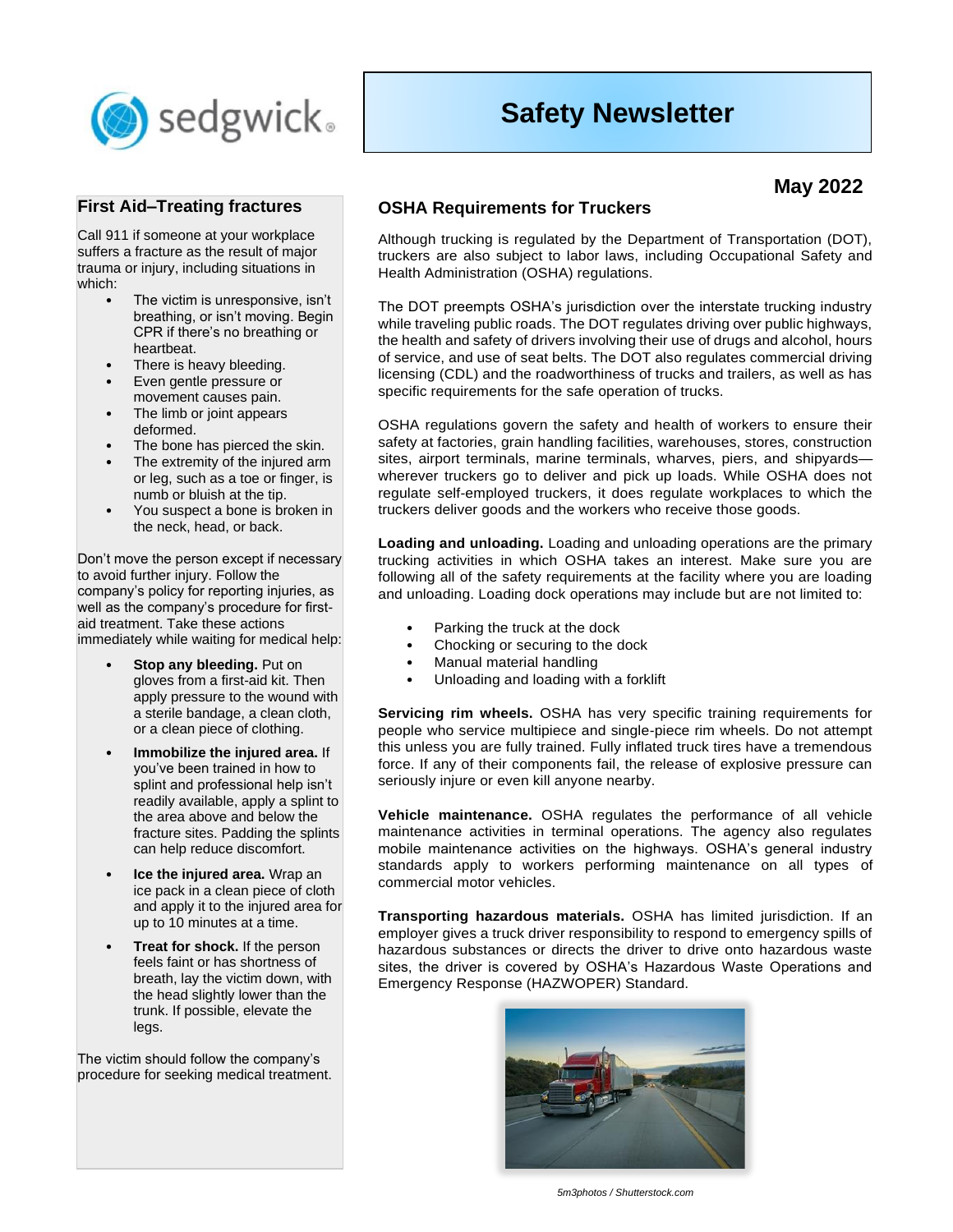# **Bloodborne Pathogens-Exposure Control Plans**

OSHA's Bloodborne Pathogens (BBPs) Standard requires employers to eliminate. or at least minimize, the hazards of occupational exposure to BBPs. Employees face a significant health risk as the result of occupational exposure to blood and other potentially infectious material (OPIM). Every employer that has one or more employees who are reasonably anticipated to have occupational exposure to blood or OPIM must have a written exposure control plan (ECP) designed to eliminate or minimize employee exposure. The ECP must be accessible to employees at all times.

The ECP must include the following information:

- Employee exposure determination.
- Procedures for evaluating the circumstances surrounding an exposure incident; *and*
- The schedule and method of implementation for the provisions of the standard, including:
	- Methods of compliance.
	- **Human** immunodeficiency virus (HIV) and hepatitis B virus (HBV) research laboratories and production facilities.
	- ✓ HBV vaccination and postexposure evaluation and followup.
	- ✓ Training and communication of hazards to employees; *and*
	- Recordkeeping.

Employers required to establish an ECP must solicit input from nonmanagerial employees responsible for direct patient care who are potentially exposed to injuries from contaminated sharps about the identification, evaluation, and selection of effective engineering and work practice controls and must document the solicitation in the ECP.

The ECP must be reviewed and updated at least annually and whenever necessary to reflect any new or revised employee tasks and procedures that affect occupational exposure or any changes in technology that reduce or eliminate exposure.

## The HazCom Standard: QUIZ

1. Employers must provide information to their employees about the hazardous chemicals to which they are exposed. TRUE or FALSE.

2. A physical hazard means a chemical that is classified as posing which of the following hazardous effects? Choose all that apply.

- A. Explosive
- **B.** Acute toxicity
- C. Flammable
- D. Skin corrosion

3. A health hazard means a chemical that is classified as posing which of the following hazardous effects? Choose all that apply.

- A. Explosive
- **B.** Acute toxicity
- C. Flammable
- D. Skin corrosion

4. A pyrophoric gas means a chemical in a gaseous state that will ignite spontaneously in air at a temperature of which of the following?

- A. 130°F **B. 130°F** C. 230°F
- D. 330°F

#### **ANSWERS**

1. TRUE. 2. A. & C. 3. B. & D. 4. B.

#### 

#### **The HazCom Standard**

The purpose of hazard communication (HazCom) is to classify the potential hazards of chemicals and communicate information concerning hazardous chemicals and appropriate protective measures to employers and employees. Employers must provide information to their employees about the hazardous chemicals to which they are exposed by means of a written HazCom program, labels and other forms of warning, safety data sheets (SDSs), and information and training.

A *hazardous chemical* is any chemical that is classified as a physical hazard, a health hazard, a simple asphyxiant, a combustible dust, or a pyrophoric gas or as exhibiting a hazard not otherwise classified:

- *Physical hazard* means a chemical that is classified as posing one of the following hazardous effects: explosive; flammable (gases, aerosols, liquids, or solids); oxidizer (liquid, solid, or gas); self-reactive; pyrophoric (liquid or solid); self-heating; organic peroxide; corrosive to metal; gas under pressure; or emits flammable gas when in contact with water.
- *Health hazard* means a chemical that is classified as posing one of the following hazardous effects: acute toxicity (any route of exposure); skin corrosion or irritation; serious eye damage or eye irritation; respiratory or skin sensitization; germ cell mutagenicity; carcinogenicity; reproductive toxicity; specific target organ toxicity (single or repeated exposure); or aspiration hazard.
- **Simple asphyxiant** means a substance or mixture that displaces oxygen in the ambient atmosphere and can thus cause oxygen deprivation in those who are exposed, leading to unconsciousness and death.
- *Pyrophoric gas* means a chemical in a gaseous state that will ignite spontaneously in air at a temperature of 130ºF (54.4ºC) or below.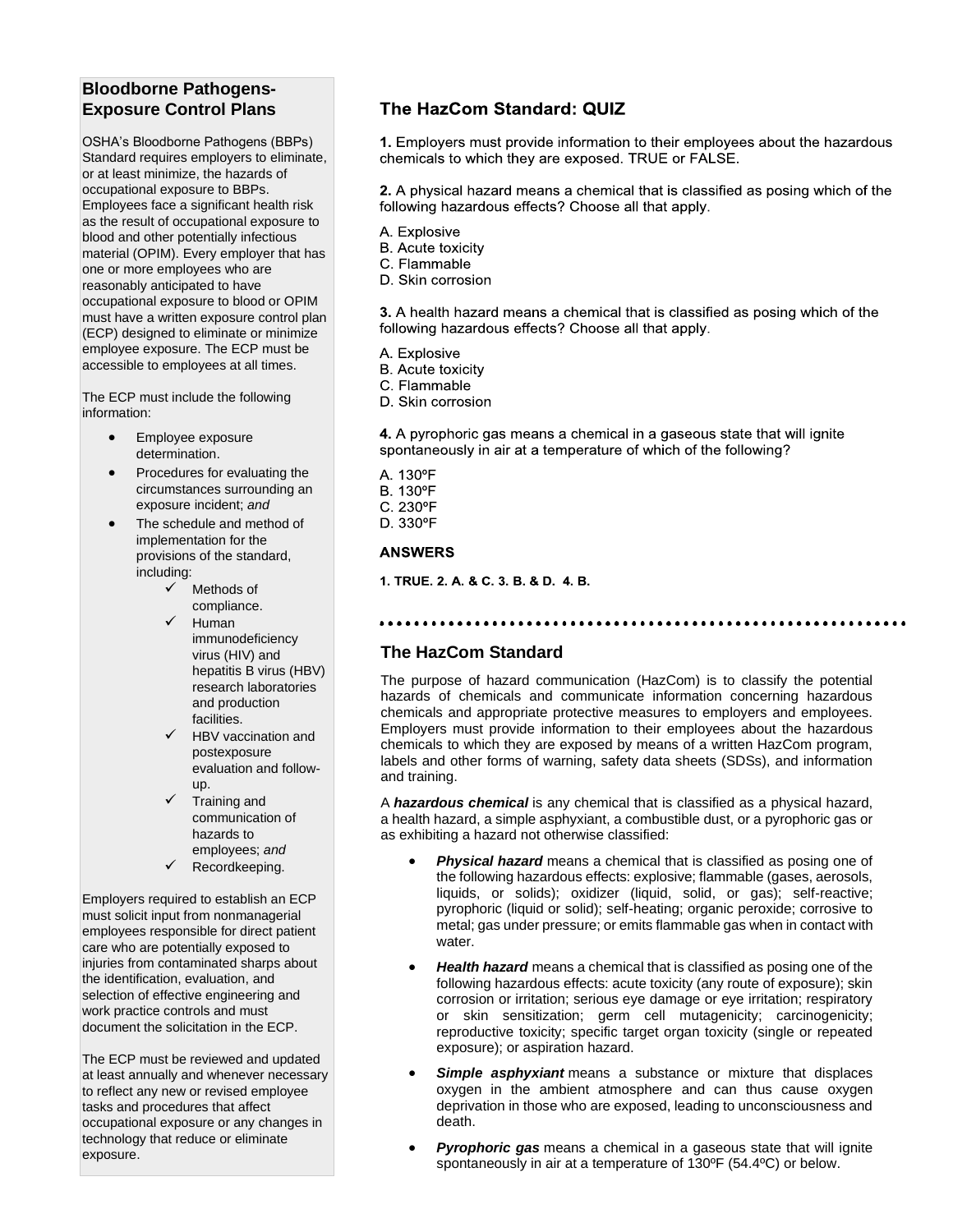## **Generator Identification of Hazardous Waste: QUIZ**

**1. Hazardous waste can only be disposed of at specific sites that have a special permit.** TRUE or FALSE.

**2. Characteristic wastes are common from manufacturing and industrial processes and specific industries.** TRUE or FALSE.

**3. A waste is hazardous if it has which of the following characteristic properties? Choose all that apply.**

- A. Corrosivity
- B. Ignitability
- C. Reactivity
- D. All of the above

#### **4. What are the labeling requirements for containers of hazardous waste? Choose all that apply.**

A. Containers must be marked with the words "Hazardous Waste."

B. Containers must be marked with an indication of the hazards of the contents.

C. Containers must be marked with the accumulation start date on containers in the central accumulation area (CAA).

D. There are no labeling requirements for containers of hazardous waste.

**5. It is difficult to identify which wastes are hazardous.** TRUE or FALSE.



## **Generator Identification of Hazardous Waste**

Hazardous waste is regulated by the Environmental Protection Agency (EPA), which only allows it to be disposed of at specific sites that have a special permit. The EPA says a waste is hazardous if it is either what the EPA refers to as a "characteristic hazardous waste" or what the EPA refers to as a "listed hazardous waste."

**Characteristic wastes.** First, a waste is hazardous if it has one or more of the following four characteristic properties: corrosivity, ignitability, reactivity, and toxicity.

- **Corrosivity.** If the waste is corrosive, it can burn the eyes or skin or body tissue on contact. Corrosives can also corrode standard containers. Examples of corrosive wastes include battery acids, rust removers, and alkaline cleaning solutions.
- **Ignitability.** An ignitable waste can catch fire or explode easily when exposed to heat or a spark. Most ignitable wastes are liquid in physical form, and examples include paints, cleaners, certain compressed gases, and chemicals that are oxidizers.
- **Reactivity.** A reactive waste can catch fire, explode, or give off dangerous vapors if it comes in contact with air, water, or certain other substances. Examples of reactive wastes include cyanide plating wastes, metallic sodium and potassium, and waste concentrated bleaches.
- **Toxicity.** Wastes with the characteristic of toxicity are poisonous and contact with these wastes can cause severe illness or death. Metals such as lead, mercury, chromium, arsenic, cadmium, and silver are considered toxic, as are chlorinated solvents such as chlorobenzene and cresol.

To determine if a waste exhibits any of the four hazardous waste characteristics, a generator can either apply its knowledge of the waste's properties or test a sample of the waste as specified in the hazardous waste rules.

**Listed wastes.** The EPA lists hundreds of specific industrial waste streams as hazardous. This second type of hazardous waste is from common manufacturing and industrial processes and specific industries. These wastes are either described or listed in the hazardous waste rules. To identify a waste as hazardous, a company has to determine if the waste being generated or managed is any of these "listed" hazardous wastes.

#### **Labeling on-site**

Generators using containers or tanks to accumulate hazardous waste on-site have to label or mark the containers with the words "Hazardous Waste" and an indication of the hazards of the contents. The hazard information can be conveyed by any of these ways:

- Indicating the applicable hazardous waste characteristics.
- By hazard communication consistent with the Department of Transportation (DOT) labeling or placarding.
- Showing an Occupational Safety and Health Administration (OSHA) hazard statement or pictogram; *or*
- Applying a chemical hazard label consistent with the National Fire Protection Association (NFPA) Code.

This labeling is required in both satellite accumulation areas (SAAs) and central accumulation areas (CAAs). Generators must also indicate visibly the accumulation start date on containers in the CAA. This is the date hazardous waste is first placed in the container. The start date is needed so that the generator can determine how long the waste has been accumulating in the container and ship it off-site at the right time. The length of the accumulation time period is based on whether the generator is a large or a small quantity generator.